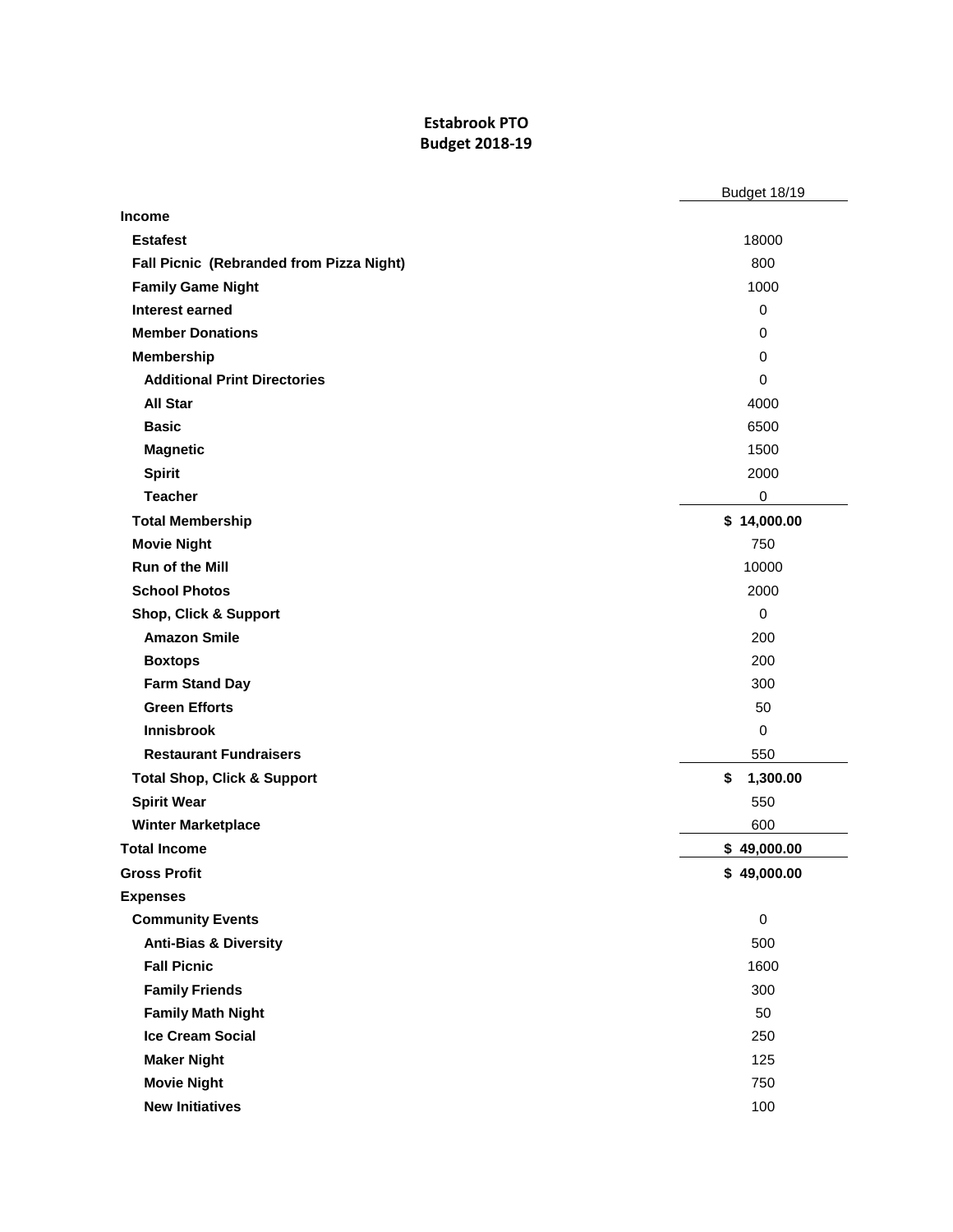| <b>Safe Routes to School</b>              | 25             |
|-------------------------------------------|----------------|
| <b>Science Fair</b>                       | 200            |
| <b>Speaker Fee</b>                        | $\pmb{0}$      |
| <b>Total Community Events</b>             | \$<br>3,900.00 |
| <b>Fundraising Expenses</b>               | $\mathbf 0$    |
| <b>Estafest</b>                           | 3000           |
| <b>Family Game Night</b>                  | 500            |
| <b>Membership Items</b>                   | 1000           |
| Run of the Mill                           | 5000           |
| <b>Spiritwear</b>                         | 400            |
| <b>Winter Marketplace</b>                 | 50             |
| <b>Total Fundraising Expenses</b>         | \$<br>9,950.00 |
| <b>Gifts and Donations</b>                | $\mathbf 0$    |
| <b>Student Support</b>                    | 150            |
| <b>YES for Lexington Campaign</b>         | 0              |
| <b>Total Gifts and Donations</b>          | \$<br>150.00   |
| <b>Hospitality</b>                        | $\mathbf 0$    |
| <b>5th Grade Graduation Cake</b>          | 350            |
| <b>Meeting Expenses</b>                   | 700            |
| <b>PTO Volunteer Appreciation</b>         | 300            |
| <b>Staff &amp; Custodian Appreciation</b> | 1500           |
| <b>Staff Appreciation Luncheon</b>        | 700            |
| <b>Total Hospitality</b>                  | \$<br>3,550.00 |
| <b>Library Programs</b>                   | 0              |
| 5th Grade MCBA Grant                      | 300            |
| <b>Library Book Week Grant</b>            | 100            |
| <b>Total Library Programs</b>             | \$<br>400.00   |
| <b>Operating Expenses</b>                 | 0              |
| <b>Accounting Firm</b>                    | 0              |
| Administrative                            | 750            |
|                                           |                |
| <b>Insurance</b>                          | 395            |
| <b>PayPal &amp; Square Fees</b>           | 1000           |
| <b>Greenhouse</b>                         | 100            |
| <b>Shed improvements and Maintenance</b>  | 100            |
| <b>Tax Filings</b>                        | 100            |
| <b>Website &amp; Software</b>             | 265            |
| <b>Total Operating Expenses</b>           | \$<br>2,710.00 |
| <b>Printing and Stationery</b>            | 500            |
| <b>Kindergarten Packet</b>                | $\mathbf 0$    |
| <b>Membership Directory</b>               | 400            |
| <b>Total Printing and Stationery</b>      | \$<br>900.00   |